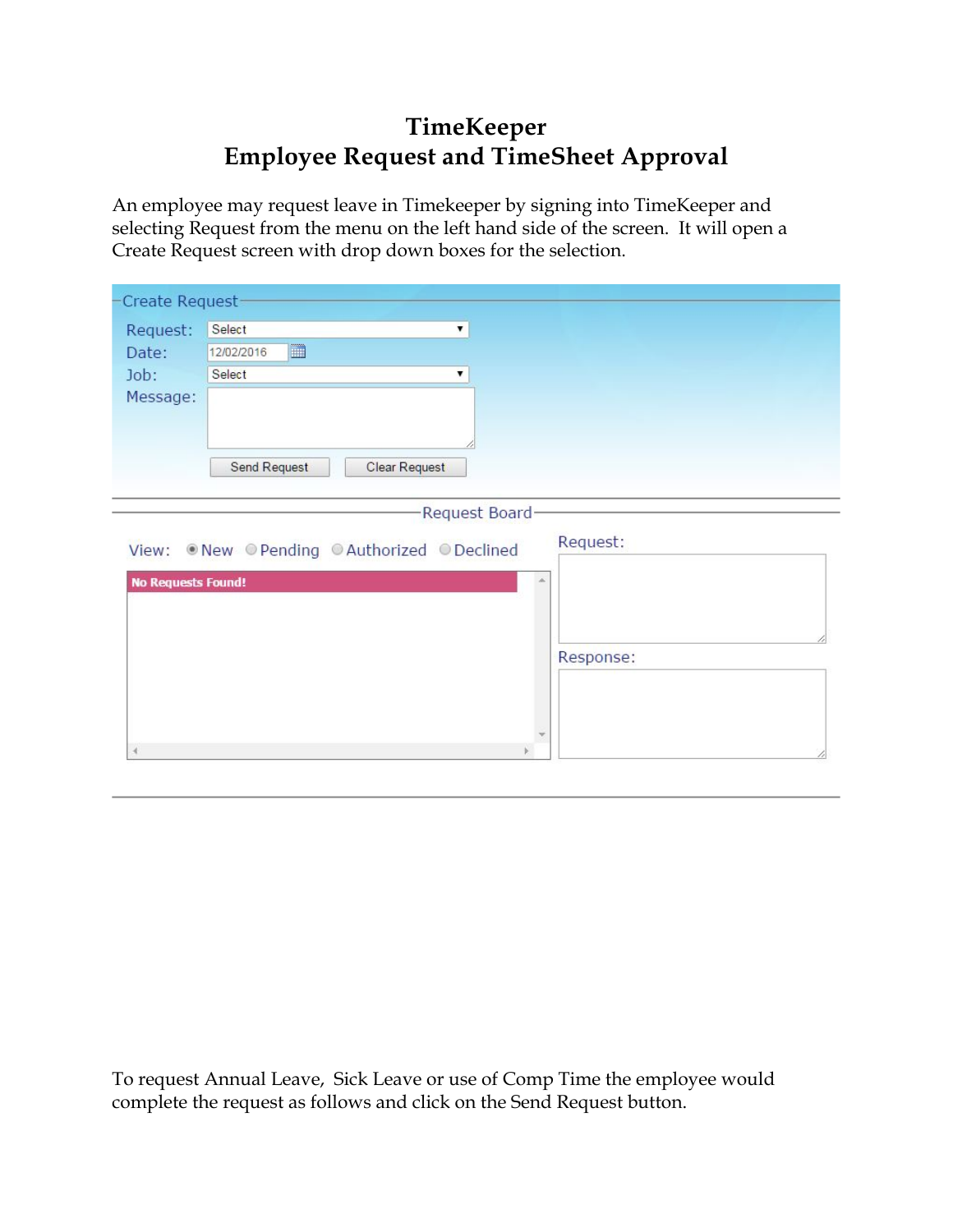| Logout           | <b>Terry K Haas</b>                         | Main $>$ Inquiries $>$ Requests |                         |
|------------------|---------------------------------------------|---------------------------------|-------------------------|
| -Create Request- |                                             |                                 |                         |
| Request:         | Absence Request<br>۷.                       | Absence Type:                   |                         |
| Job:             | ADM/SUPER/DIR (491)<br>▼                    | ANNUAL LEAVE                    |                         |
| Message:         | Take parent to appointment                  | Start:<br>m<br>12/20/2016       | End:<br>m<br>12/20/2016 |
|                  | 4                                           | Substitute Name:                | Absence<br><b>Hours</b> |
|                  | <b>Send Request</b><br><b>Clear Request</b> |                                 | 8.00                    |

An employee may also use this screen to request a correction due to not clocking in or not clocking out. The screen will look like the following for this type of request.

| Create Request-           |                                             |                 |                    |
|---------------------------|---------------------------------------------|-----------------|--------------------|
| Request:                  | Missed/Adjust Clock In<br>▼.                | Date:           | <b>Start Time:</b> |
| Job:                      | ADM/SUPER/DIR (491)<br>۷                    | ▦<br>12/01/2016 | 5:30AM             |
|                           | Message: I failed to clock in this morning. |                 |                    |
|                           | <b>Send Request</b><br>Clear Request        |                 |                    |
|                           |                                             | Request Board   |                    |
|                           | View: New Pending @Authorized @Declined     | Request:        |                    |
| <b>No Requests Found!</b> |                                             |                 |                    |
|                           |                                             |                 |                    |
|                           |                                             | Response:       |                    |
|                           |                                             |                 |                    |
|                           |                                             |                 |                    |

The employee will be able to monitor if the request is approved or denied on the same screen. Leave should never be taken until it is approved by the supervisor. The information will appear as below: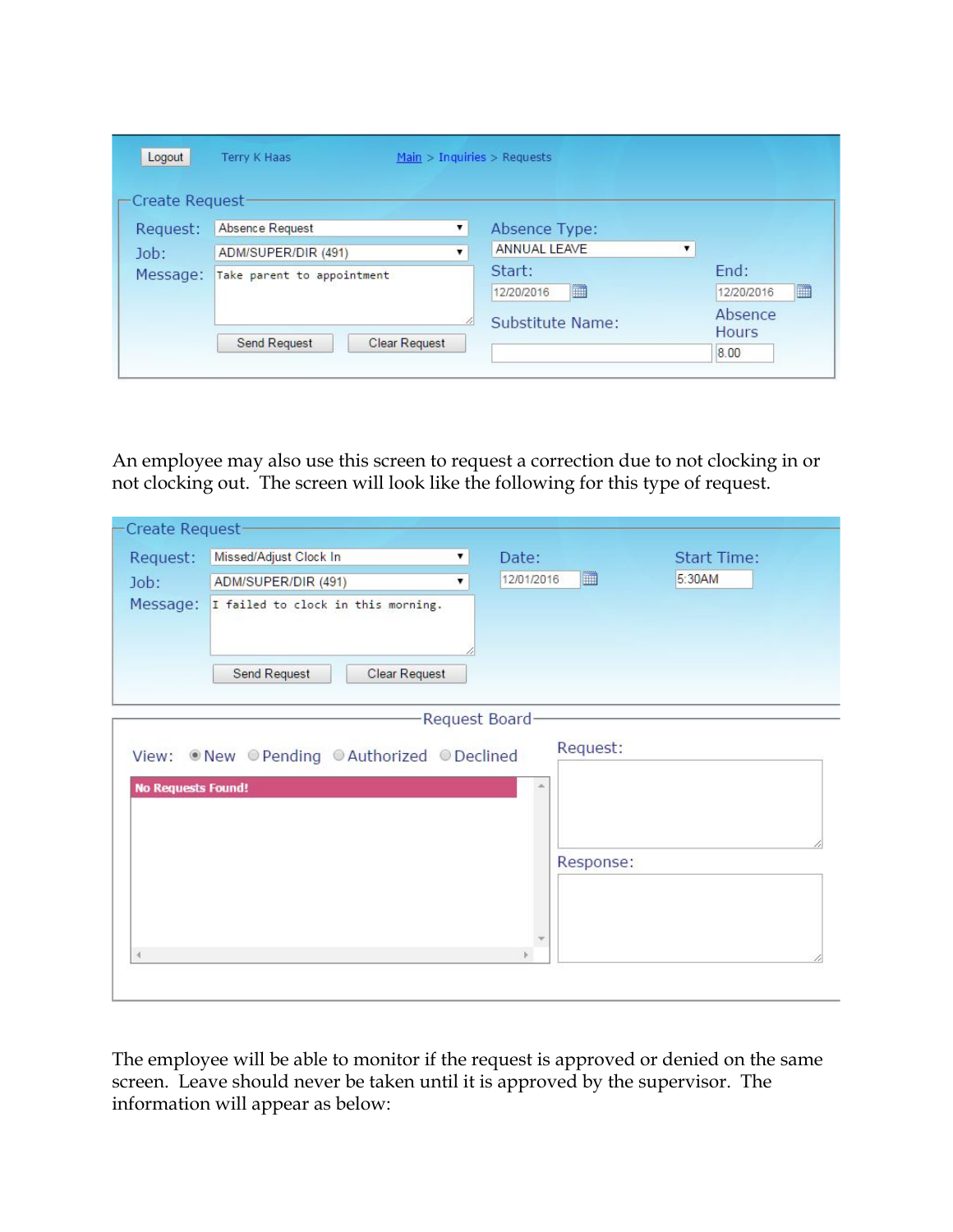| <b>Request</b>       | <b>Request Date</b> | <b>Status</b> |      |           |
|----------------------|---------------------|---------------|------|-----------|
| Absence Request      | 12/19/2016          | Authorized    | View |           |
| Missed Clock In<br>× | 12/1/2016           | Authorized    | View |           |
|                      |                     |               |      | Response: |
|                      |                     |               |      |           |
|                      |                     |               |      |           |
|                      |                     |               |      |           |

If an employee is permitted to do work away from the school, such as spirit night at a local restaurant, they would complete a Timesheet Adjustment request. In this request they would list the beginning and ending time along with a message to explain the type of work performed.

| Logout          | Terry K Haas                    | Main > Inquiries > Requests |                 |             |           |
|-----------------|---------------------------------|-----------------------------|-----------------|-------------|-----------|
| Create Request- |                                 |                             |                 |             |           |
| Request:        | <b>Timesheet Adjustment</b>     | ▼.                          | Change Date:    | Begin Time: | End Time: |
| Job:            | ADM/SUPER/DIR (491)             | ▼.                          | Ħ<br>12/14/2016 | 5:00 PM     | 7:35 PM   |
| Message:        | Work spirit night at Chic Fil A |                             |                 |             |           |
|                 | <b>Send Request</b>             | <b>Clear Request</b>        |                 |             |           |

Employees should approve their timesheets each week. This approval must be done either after signing out on Friday or before signing in on Monday. To approve the timesheet the employee should click on Timesheet on the left hand side menu. If the week needing approval does not appear, the employee may need to click on the left hand arrow to move to the week needing approval. See below: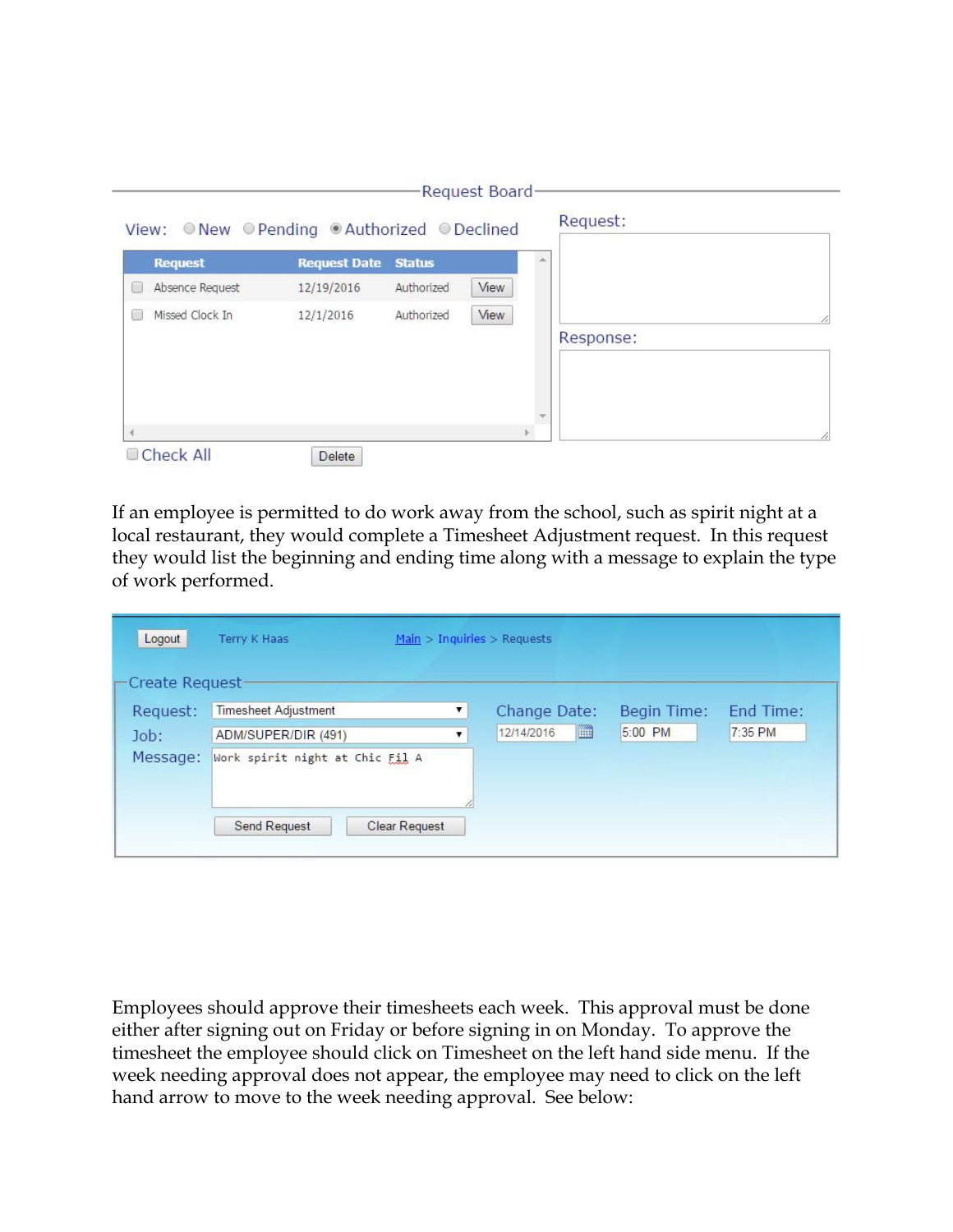

Once the correct week is selected they will see the following:

| <b>Date</b>          | Job / Leave Description Time In Time Out Hours |         |                         |        | Approve                             |
|----------------------|------------------------------------------------|---------|-------------------------|--------|-------------------------------------|
| 11/28/2016           | ADM/SUPER/DIR                                  | 6:59 AM | $7:02$ AM               | 0.0500 | BB.                                 |
| 12/1/2016            | ADM/SUPER/DIR                                  | 5:30 AM |                         | 0.0000 |                                     |
| 12/2/2016            | ADM/SUPER/DIR                                  | 7:49 AM | 9:41 AM 1.8667          |        | H                                   |
| 12/2/2016            | ADM/SUPER/DIR                                  |         | 9:46 AM 12:54 PM 3.1333 |        |                                     |
| Tot. Unpaid Leave: 0 | Tot. Paid Leave: 0                             | Print   | Total Hours: 5.05       |        | Check All<br>Total Paid Hours: 5.05 |

If the time is correct, they will need to click on the select all box and then the Approved box.